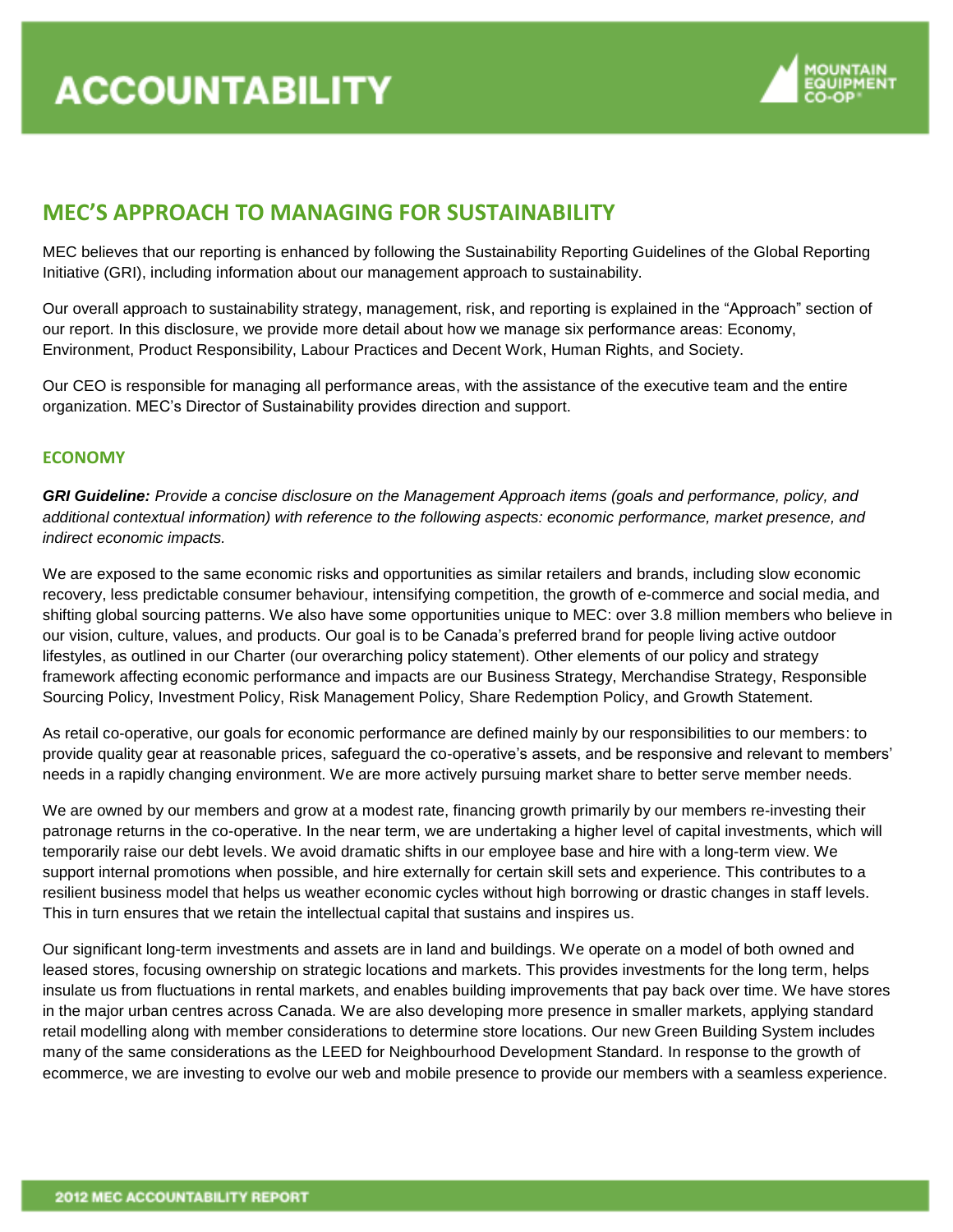

Thirty-seven percent of our products sold are MEC-brand; the balance is made up of wholesale brands (e.g., Patagonia). Our supply chain constitutes our biggest impact area, albeit indirectly. We focus on building supply chain partners and strong relationships to continually grow our influence beyond economic weight – while we are large in Canada, on a global scale we are a small player. Ensuring the right inventory at the right time is a core business focus to achieve inventory levels, in-stock targets, and carbon footprint targets. These often pull in opposing directions. For example, high inventory levels help achieve our in-stock targets, but are costly for the organization to carry.

A majority of MEC's sourcing is international, providing both opportunity and exposure for the organization. Our Responsible Sourcing Policy outlines expectations for performance of all suppliers. If all expectations are met, Canadian manufacturers are preferred. However, the continued decline in Canadian manufacturing means we are sourcing fewer made-in-Canada products. Our product assortment evolves to meet the changing needs of members who, as a whole, are becoming more urban and taking shorter outdoor trips, closer to home. We measure our indirect economic impact using Carnegie-Mellon's Economic Input-Output Life Cycle Assessment tool<sup>1</sup>.

## **ENVIRONMENT**

 $\overline{a}$ 

*GRI Guideline: Provide a concise disclosure on the Management Approach items (goals and performance, policy, organizational responsibility, training and awareness, monitoring and follow-up, and additional contextual information) with reference to the following aspects: materials; energy; water; biodiversity; emissions, effluents and waste; products and services; compliance; transport; and overall.*

We affect the environment through our products and supply chain operations, corporate operations, and community outreach and advocacy activities. Our Sustainability Policy includes materials, energy and carbon, harmful chemical emissions, and water – the most significant areas of environmental impact through our supply chain and operations.

Responsibility for the environmental attributes and impacts of products rests with our Chief Product Officer. The main policy statements for products are our Design Charter, Product Selection Policy, and Responsible Sourcing Policy. We rely on the initiative and integrity of our designers and buyers to work in accordance with our policy statements, and are moving toward a more systematic and supported approach through industry tools and resources, including the Higg Index<sup>2</sup>. We focus on products with environmental attributes, and have achieved substantial growth in areas such as organic cotton and recycled polyester.

As a more systematic response to concerns about toxicity, water and other product resource impacts, we have been engaging with our supply chain, especially textile mills, which we have identified as our greatest opportunity. We set targets for our suppliers to source textiles from mills that have been certified to the bluesign $^\circ$  standard $^3.$ 

We are working with the Outdoor Industry Association (OIA) and the Sustainable Apparel Coalition<sup>4</sup> to develop and implement tools and indices for product improvement, including the Higg Index. We continue to deepen our work with the

<sup>1</sup> Carnegie Mellon University Green Design Institute (2008): Economic Input-Output Life Cycle Assessment (EIO-LCA), US 1997 Industry Benchmark model, Available from http://www.eiolca.net.

 $^2$  The Higg Index is a leading industry tool to help us understand and communicate our lifecycle impacts and make strategic choices

about where to improve our footprint.<br><sup>3</sup> Bluesign considers all inputs, processes, and technologies; identifies chemical components that could be harmful to workers, consumers, or the environment; and recommends safer alternatives.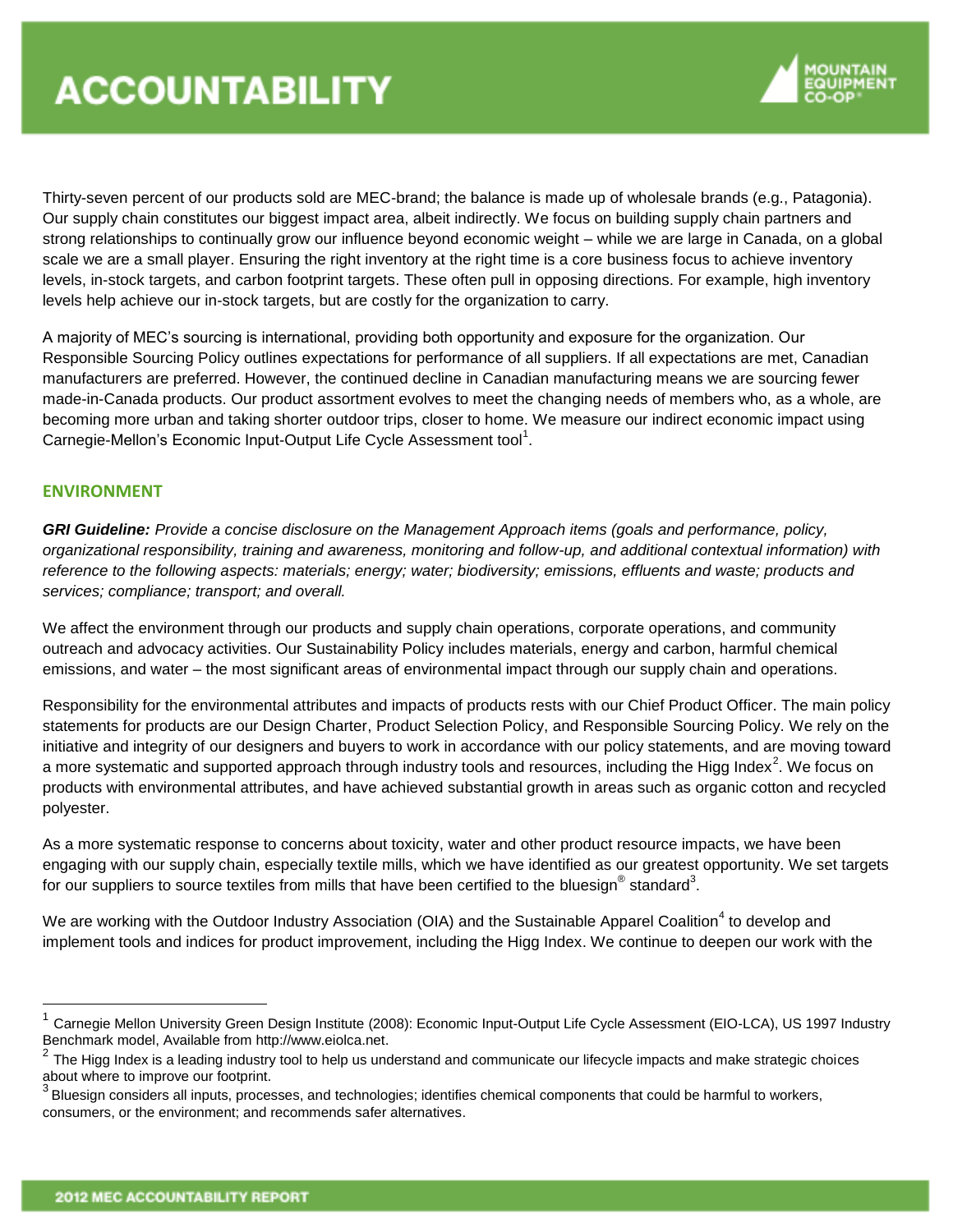

OIA to expand the Index (e.g., include hard goods) and manage areas important to the collective industry, primarily chemical management and general supply chain transparency.

Our Chief Retail Operations Officer is responsible for the environmental effects of operations in our stores, Distribution Centre, and product transportation. We have implemented an MEC-specific Green Building System (GBS), our approach to evaluating and managing building performance. GBS is a hybrid of some of the industry's leading green building systems, and draws on requirements of LEED, C2000, and Living Building 2.0 schemes. It includes site selection, water management, energy and atmosphere, materials and resources, indoor and environmental quality, and education and inspiration. We conduct internal audits three times per year to monitor compliance with green operating expectations.

MEC's scope for carbon emissions includes: buildings (owned and leased), product transportation, corporate flights, and employee commuting. We have established tracking programs for these emission streams and continually improve our approach and methodology. The Pembina Institute annually reviews our methodology and results. Waste diversion rates are independently calculated by a third-party provider.

While product and operations efforts focus on minimizing our footprint, MEC's community investment program aims to "keep space for adventure" by protecting ecologically and recreationally important places, and helping people experience the outdoors. Our Board-level Community Involvement and Advocacy Policies guide this work. As a member of 1% For The Planet (1%FTP), we invest one percent of previous year's sales in environmental causes, and are audited to this commitment by 1%FTP.

# **PRODUCT RESPONSIBILITY**

*GRI Guideline: Provide a concise disclosure on the Management Approach items (goals and performance, policy, organizational responsibility, training and awareness, monitoring and follow-up, and additional contextual information) with reference to the following aspects: customer health and safety; product and service labelling; marketing communications; customer privacy; and compliance.*

Our responsibility for our products begins with design. Our products are designed to provide lasting performance in challenging outdoor conditions. For MEC-brand products, our Design Charter includes principles of accountability, quality, and responsibility. Our Rock Solid Guarantee covers the quality of the products we sell and the advice we provide. Safety is an integral aspect of functionality. In line with the Canada Consumer Product Safety Act, we inform the authorities if we become aware of a product safety issue. If an issue results in a recall, we alert members directly. Product labelling is defined by regulation. The only additional labelling we provide is for sustainability information purposes; this is an MECbrand-specific labelling program.

We promote responsible use of our products by offering rentals and gear swaps, which enable members to buy, sell, or trade used gear. Many of our products are designed for use in the outdoors, and we promote responsible behaviour in the backcountry through a partnership with Leave No Trace Canada.

Compared to most retailers, our marketing communications are fairly limited and focus primarily on providing information. We are developing an updated and more proactive approach to engaging our members.

1

 $^4$  The Sustainable Apparel Coalition is an industry-wide group of leading apparel and footwear brands, retailers, manufacturers, nongovernmental organizations, academic experts, and the U.S. Environmental Protection Agency. They are working to reduce the environmental and social impacts of apparel and footwear products around the world.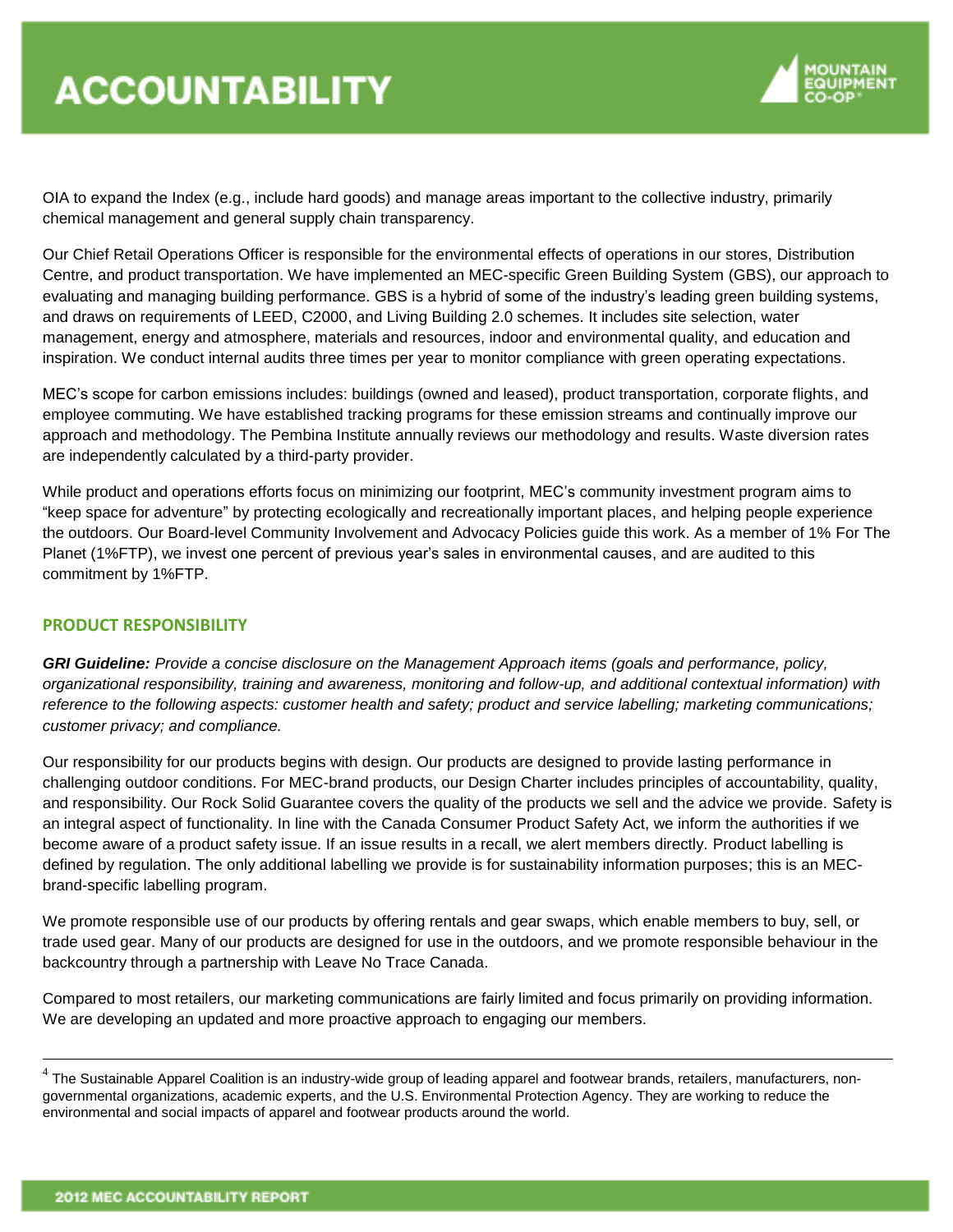

All of our customers are members; as a co-operative, we are required to maintain a certain amount of personal information about them. We use this to administer share redemptions, enable members to vote in director elections, and in the rare event of a product safety issue, alert them. Our Senior Manager of Information Systems is our Privacy Officer, who is responsible for complying with privacy legislation. Part of that function is to establish and continually monitor the right balance between protecting the privacy of member information and enabling members to conduct business with MEC without excessive barriers. Privacy awareness is part of new staff training. A third-party service periodically tests the security of our information systems.

#### **LABOUR PRACTICES AND DECENT WORK**

*GRI Guideline: Provide a concise disclosure on the Management Approach items (goals and performance, policy, organizational responsibility, training and awareness, monitoring and follow-up, and additional contextual information) with reference to the following aspects: employment; labour/management relations; occupational health and safety; training and education; diversity and equal opportunity, and equal remuneration for women and men.*

Our Human Resources Policies address our employees, while our Responsible Sourcing Policy and Vendor Code of Conduct address working conditions for workers in supply chains. Our approach to ensuring fair labour practices and decent working conditions for our own employees is outlined in this section. Our approach for workers in supply chains is explained below under Human Rights.

Our goal is to be a destination employer, i.e., potential employees seek us out as a preferred employer. We hire employees who can help us succeed in an increasingly competitive marketplace. We emphasize training to offer development opportunities to our staff and ensure they provide helpful, knowledgeable, experience-based advice, as well as exceptional service to members. Our human resources team plays an important role in supporting MEC staff and management.

Our Human Resources Policies, overseen by our Chief Human Resources Officer, include compensation and benefits, occupational health and safety, selection and hiring, professional development and continuing education, diversity and equal opportunity, harassment, paid volunteerism, and community leadership. We provide some unusual benefits – such as staff loans for bikes, kayaks, and canoes – that have been designed to respond to the needs and interests of MEC employees. As required by provincial regulations, each store has an occupational health and safety committee.

Policies and related programs are communicated and reinforced through a variety of channels and events. All of our Human Resources Policies are online; employees can access them from work and home. We track employee engagement bi-annually through an independently administered and benchmarked survey conducted by AON Hewitt. We also benchmark our compensation and benefits annually.

Employees in our Distribution Centre are represented by the Canadian Retail Workers Union. They are covered by a collective agreement and have their own policy manual reflecting the provisions of that agreement.

#### **HUMAN RIGHTS**

*GRI Guideline: Provide a concise disclosure on the Management Approach items (goals and performance, policy, organizational risk assessment, impact assessment, organizational responsibility, training and awareness, monitoring, follow-up and remediation, and additional contextual information) with reference to the following Human Rights aspects:*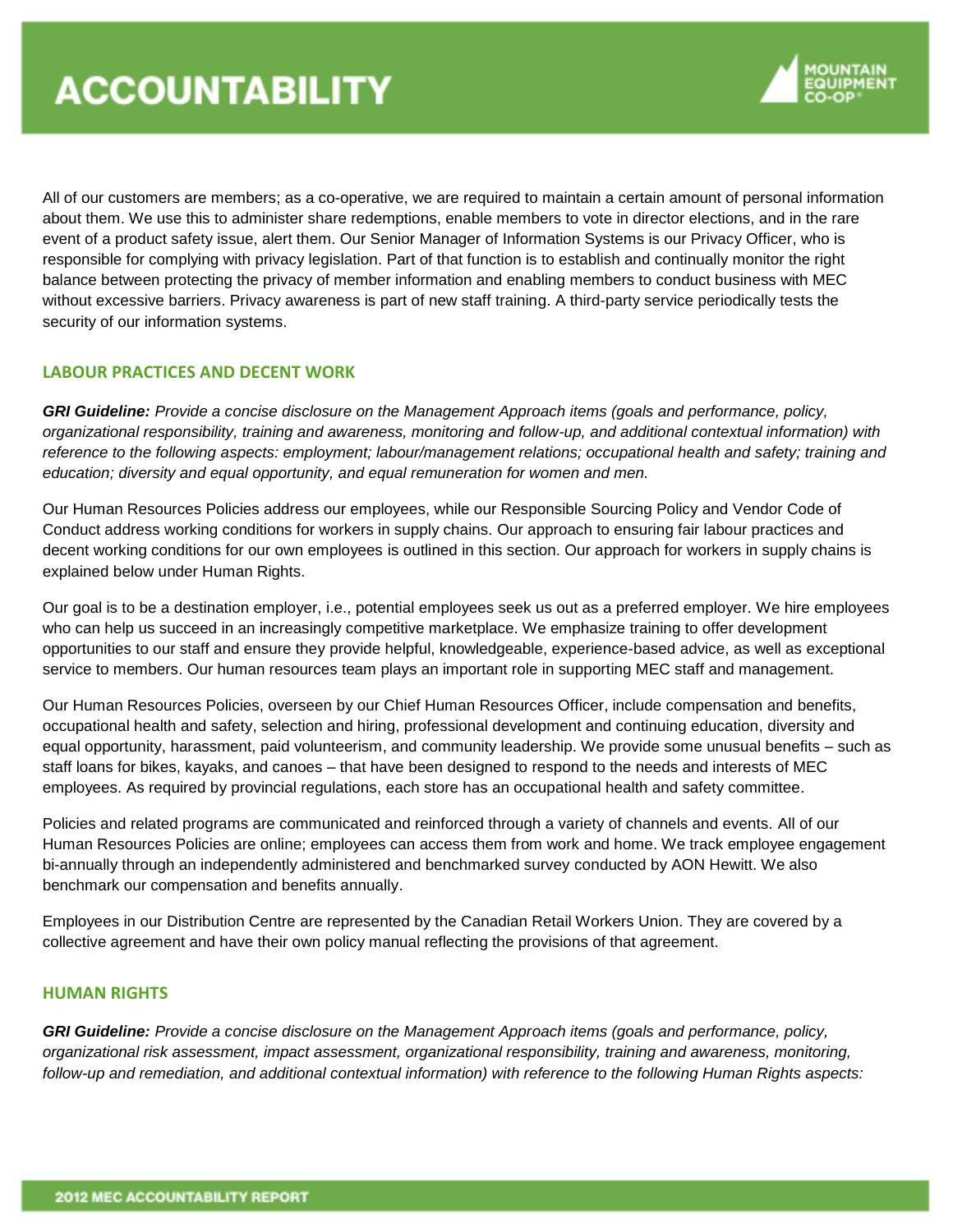

*investment and procurement practices; non-discrimination; freedom of association and collective bargaining; child labour; prevention of forced and compulsory labour;; security practices; indigenous rights; assessment; and remediation.*

The rights and interests of workers in our supply chains are addressed through the Responsible Sourcing Policy and Vendor Code of Conduct, which together take as their minimum standard, the conventions of the International Labour Organization and the Fair Labor Association (FLA). Our Social Compliance Strategy was updated in 2012 and now places increased emphasis on capacity building and self-governance, in line with leading industry practices. This entails going beyond auditing and giving factories the tools and systems to improve human rights at the factory level. Our goal is to improve conditions in factories that supply us, and to be a leader in Canada in this regard.

Our social compliance program includes monitoring of our suppliers by independent third-party auditors contracted by MEC. The auditors identify incidents of non-compliance with our Code of Conduct and recommend corrective action plans to our internal Social Compliance team. The Social Compliance Manager has primary responsibility for ensuring a sound social compliance program, including monitoring and action plans and reports to the Chief Production and Compliance Officer (and works with the Chief Product Officer). Responsibility for understanding and implementing action plans in the factories is currently shared with Product Managers who will collaborate with a soon-to-be hired Sourcing Manager.

MEC is a member of the FLA which conducts independent audits on a small number of our factories. MEC's Code of Conduct is aligned with that of the FLA. Audits cover forced labour, child labour, juvenile workers, harassment & abuse, discrimination, health & safety, freedom of association, wages & benefits, documentation, and general compliance with laws and codes. Neither our policy nor our monitoring program specifically cover security practices or indigenous rights. We recognize this as a gap.

Beyond monitoring, we collaborate with other brands to support improvement in working conditions in shared suppliers. We are active in the SAC and OIA's Fair Labour Working Group to broaden collaboration opportunities and to develop an industry wide standard to measure social responsibility in supply chains.

Our focus has been on supply chains for MEC-brand inventory. For non-MEC brand inventory we ask our wholesale brand partners to adhere to our [Vendor Code of Conduct](http://www.mec.ca/media/Images/pdf/MEC_Code_of_Conduct.pdf) and rely on their ethical sourcing programs to implement it. Integrating wholesale brands into our updated Responsible Sourcing policy is part of our current five-year strategy.

# **SOCIETY**

*GRI Guideline: Provide a concise disclosure on the Management Approach items (goals and performance, policy, organizational responsibility, training and awareness, monitoring and follow-up, and additional contextual information) with reference to the following aspects: local communities; corruption; public policy; anti-competitive behaviour; and compliance.*

At MEC, compliance and ethical conduct start with good governance. Our governance framework is established by the [MEC Rules](http://www.mec.ca/media/Images/pdf/MEC_rules_v1_m56577569831156144.pdf) which meet the requirements of the BC Co-operatives Act. As established in our Rules, our members elect our Board, which sets policy to carry out the will of members and appoints the Chief Executive Officer to run the business. The Senior Management Team (SMT) includes the CEO and several Senior Managers. Our Chief Governance Officer provides a liaison between the Board and the CEO. Expectations for ethical behaviour are modelled by the Board and SMT and communicated to staff through various human resources policies. We emphasize ethical culture and values in hiring, and reinforce these through our training programs. An outside agency administers our whistleblower reporting tool.